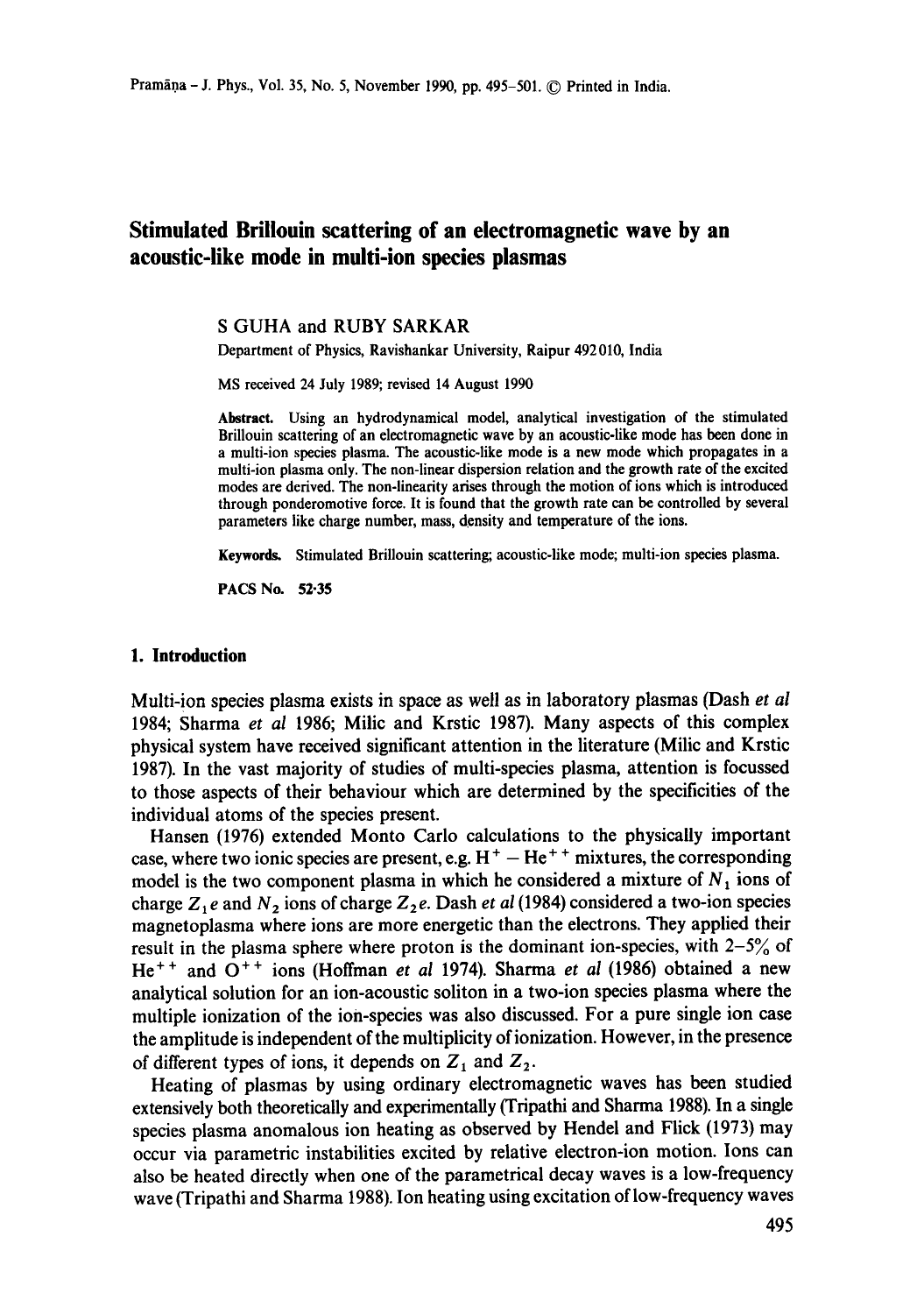in a multi-species plasma has been suggested by Kitsenko and Stepanov (1973) Kaw and Lee (1973). In such plasmas coherent relative ion-ion motion can produce parametric instabilities and heat the plasma. Parametric instabilities in a multi-species plasma are of interest because the threshold fields in such a plasma can be lower than in a single species plasma (Baikov 1977).

In (1989) Dwivedi *et al* theoretically found a new mode called acoustic-like mode which propagates in a plasma consisting of hot electrons and two-ion species having differet temperatures, number densities, masses and charge-multiplicities when  $C_e \gg C_{ih} \gg V_p \gg C_{ic}$ .  $C_e$ ,  $C_{ih}$  and  $C_{ic}$  are thermal velocities of hot electron and two types of ions. Such a plasma system arises where preferential heating of ion-species take place. This plasma may be heated non-linearly by the electromagnetic wave through this mode. In the present paper we have investigated SBS process by this new mode in multi-ion species plasma which has not been done so far. In §2 the analysis is given to obtain the non-linear dispersion relation of acoustic-like mode. The non-linear growth rate of the excited mode has been obtained in  $\S$ 3. The results are discussed in §4.

## **2. Mathematical analysis**

We consider a linearly polarized electromagnetic pump wave  $(\omega_0, k_0)$  of amplitude  $\mathbf{E}_0 \approx E_{0x} \exp(-i\omega_0 t + i k_0 z)$  interacts with plasma consisting of two-ion species and electrons. After interaction the pump wave decays into an acoustic-like mode  $(\omega, \mathbf{k})$ which interacts with the incoming wave to produce side bands ( $\omega_{1,2}$  k<sub>1,2</sub>) propagating in the backward direction such that

$$
\omega_{1,2} = \omega_0 \mp \omega, \quad \mathbf{k}_{1,2} = \mathbf{k}_0 \mp \mathbf{k}.
$$

The excited acoustic-like mode is assumed to be of the form  $\mathbf{E} = E_x \exp(-i\omega t + i\mathbf{k} \cdot \mathbf{x})$ . We have neglected  $(\omega_0 + \omega, k_0 + k)$  component as being non-resonant  $(D_2 \neq 0)$ . The non-linear low frequency force known as ponderomotive force produced by the beating of the two electromagnetic waves (scattered and incident) drives the acoustic-like mode.

The set of self-consistent equations for acoustic-like mode are

$$
\frac{\partial \mathbf{v}_{ih,c}}{\partial t} + (\mathbf{v}_{ih0,c0} \cdot \nabla) \mathbf{v}_{ih,c} = Z_{h,c} \frac{e}{M_{ih,c}} (\mathbf{E} + \mathbf{v}_{ih0,c0} \times \mathbf{B}_1) - C_{ih,c}^2 \frac{\nabla n_{ih,c}}{n_{ih0,c0}}
$$
(1)

$$
\frac{\partial n_{ih,c}}{\partial t} + \nabla (n_{ih,c} \mathbf{v}_{ih,c}) = 0
$$
\n(2)

and

$$
\nabla \cdot \mathbf{E} = 4\pi e (Z_h n_{ih} + Z_c n_{ic})
$$
\n(3)

where h and c denote hot and cold ions. The electrons are not directly involved in the dynamics of low frequency wave providing simply a neutralizing background. In the above equations  $v_{ih,c}$  are respectively the velocities of hot and cold ions,  $M_{ih,c}$  are the masses of hot and cold ions,  $n_{ih,c}$  are the densities and  $Z_{h,c}$  are the charge multiplicities of hot and cold ions.

The quiver velocities of hot and cold ion components and electrons for the incident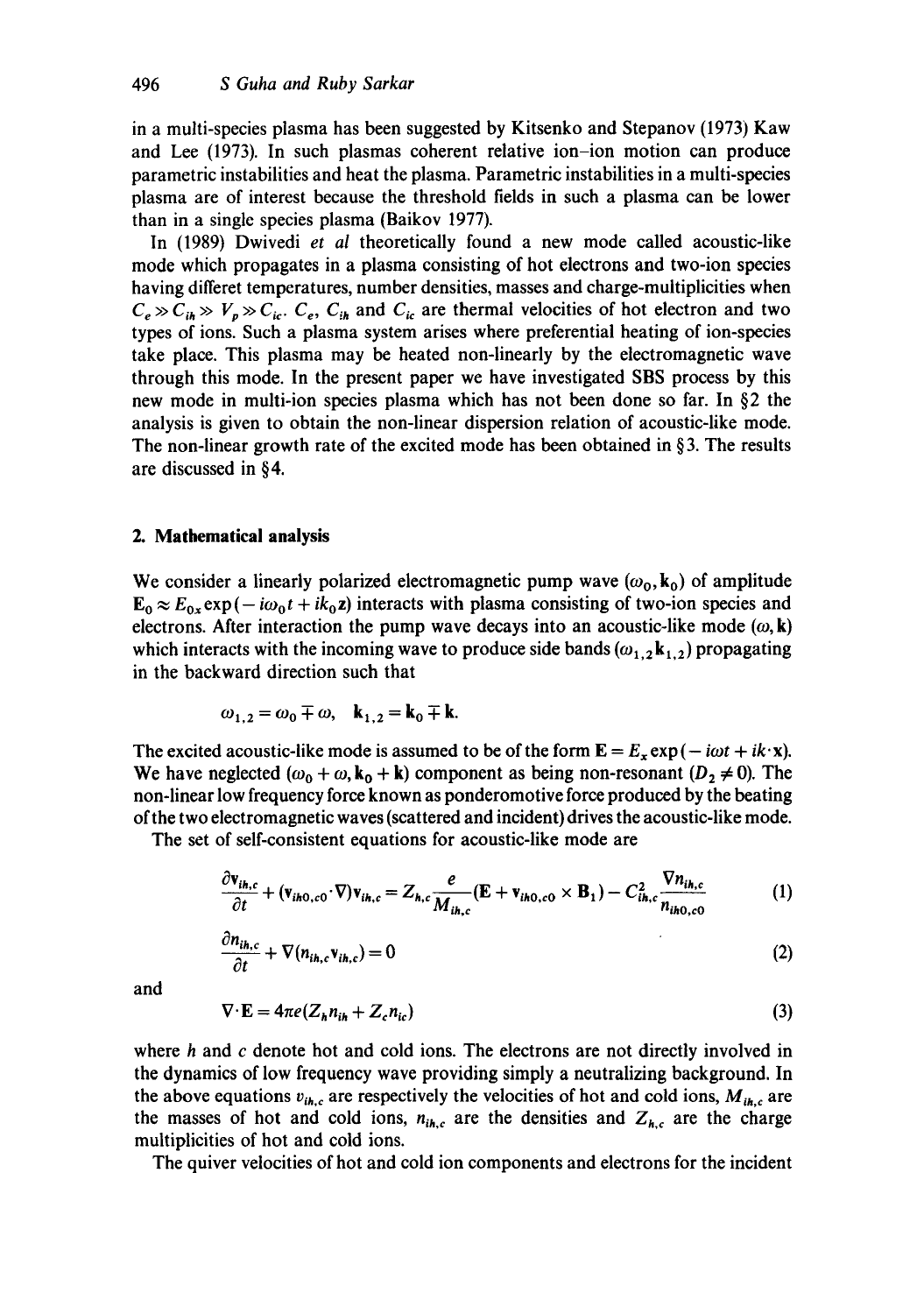pump wave and scattered wave are calculated as

$$
\mathbf{v}_{ih0,c0} = Z_{h,c} \frac{ie\mathbf{E}_0}{M_{ih,c}\omega_0}, \mathbf{v}_{e0} = \frac{-ie\mathbf{E}_0}{m_e\omega_0}
$$

and

$$
\mathbf{v}_{ih1,c1} = Z_{h,c} \frac{ie \mathbf{E}_1}{M_{ih,c} \omega_1}, \mathbf{v}_{e1} = \frac{-ie \mathbf{E}_1}{m_e \omega_1}.
$$

rewriting equation of motion for hot ion in terms of ponderomotive force, we get

$$
\frac{\partial \mathbf{v}_{ih}}{\partial t} = \frac{1}{M_{ih}} (Z_h e \mathbf{E} + \mathbf{F}_{pih}) - C_{ih}^2 \frac{\nabla n_{ih}}{n_{ih0}}
$$

where  $F_{pi}$  is the ponderomotive force on hot ions. In terms of potential we can write

$$
\mathbf{F}_{\mathit{pin}}=-\,Z_{\mathit{h}}e\nabla\phi_{\mathit{pin}}
$$

and

$$
\phi_{pi} = Z_h \frac{e(\mathbf{E}_0 \cdot \mathbf{E}_1)}{4 M_{ih} \omega_0 \omega_1}.
$$

Now applying the perturbation technique and assuming the dependence of all variable quantities as  $exp i(k \cdot x - \omega t)$ , this yields

$$
n_{ih} = \frac{k^2 \chi_{ih}}{4\pi e} (\phi + \phi_{pi})
$$
 (4)

where

$$
\chi_{ih} = \omega_{p0}^2 \frac{n_{ih0}}{n_0} Z_h \frac{m_e}{M_{ih}} \frac{1}{(\omega^2 - k^2 C_{ih}^2)}
$$

and

$$
\omega_{p0}^2 = \frac{4\pi n_0 e^2}{m_e}
$$
 is the electron plasma frequency.

Similarly for cold ion component, the perturbed number density is given by

$$
n_{ic} = \frac{k^2 \chi_{ic}}{4\pi e} (\phi - \phi_{pic})
$$
 (5)

where

$$
\chi_{ic} = \omega_{p0}^2 \frac{n_{ic0}}{n_0} Z_c \frac{m_e}{M_{ic}} \frac{1}{(\omega^2 - k^2 C_{ic}^2)}.
$$

From Poisson's equation (3), we can obtain the wave equation for the low-frequency acoustic-like mode as

> $\varepsilon \phi = A \mathbf{E}_0 \cdot \mathbf{E}_1$ (6)

where

$$
\varepsilon = 1 - Z_h \chi_{ih} - Z_c \chi_{ic}
$$

is the dielectric function of acoustic-like mode, and

$$
A=\frac{e}{4\omega_0\omega_1}\bigg(Z_h\frac{\chi_{ih}}{M_{ih}}+Z_c\frac{\chi_{ic}}{M_{ic}}\bigg).
$$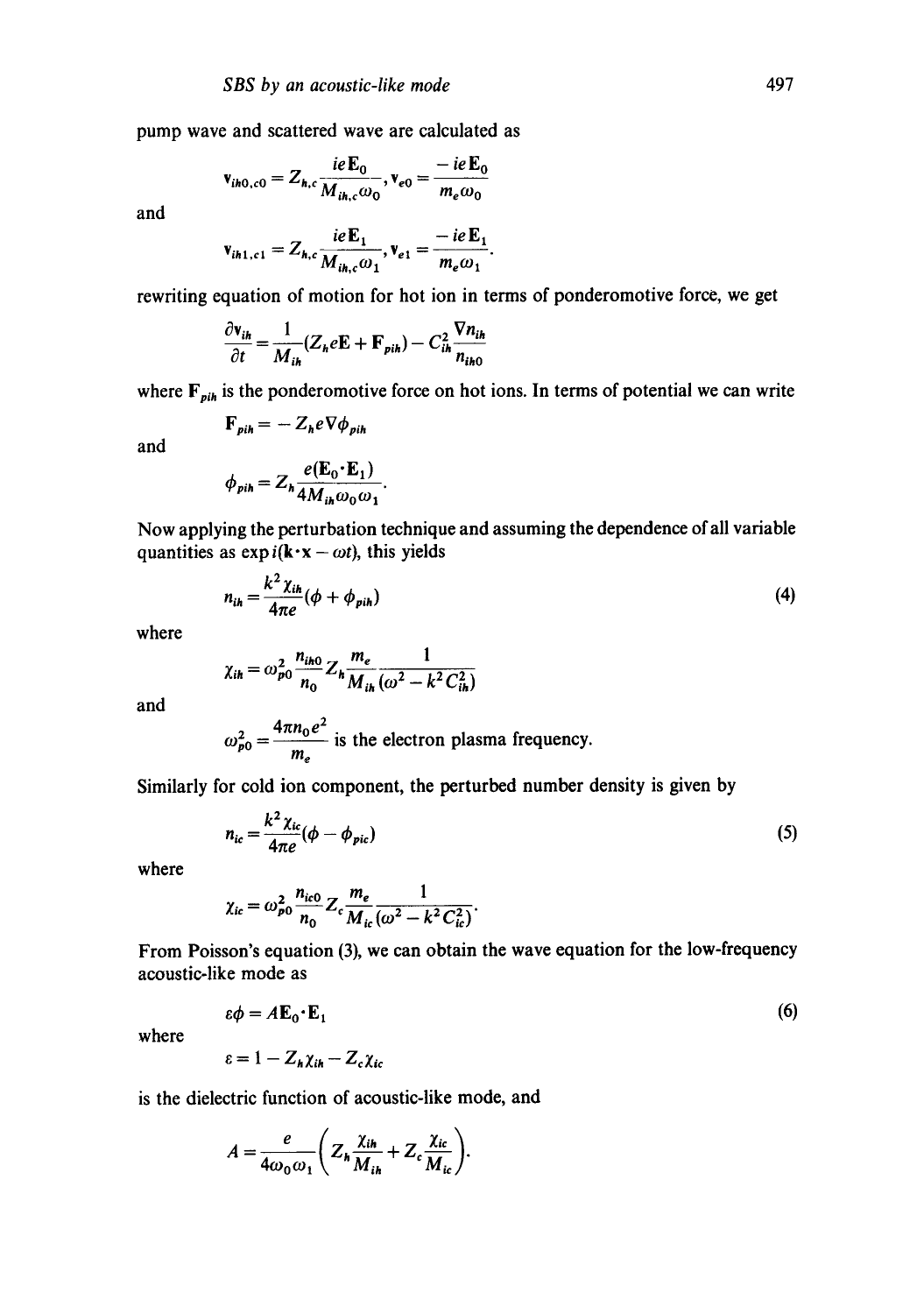Using Maxwell's equation, the wave equation of the scattered electromagnetic wave  $(\omega_1, \mathbf{k}_1)$  is given by

$$
(\omega_1^2 - k_1^2 c^2) \mathbf{E}_1 = -4\pi i \omega_1 \mathbf{J}_1 \tag{7}
$$

where  $J_1$ , the current density is given by

$$
\mathbf{J}_1 = (n_{ih0} + n_{ic0})e(\mathbf{v}_{ih,1} + \mathbf{v}_{ic,1}) + \frac{1}{2}(n_{ih,1} + n_{ic,1})e(\mathbf{v}_{ih0} + \mathbf{v}_{ic0}) - n_{e0}e\mathbf{v}_{e1} - \frac{1}{2}n_e\mathbf{v}_{e0}.
$$
\n(8)

Substituting all the values in (7), neglecting ponderomotive force on ions and assuming that the electrons obey Boltzmann relation

$$
\frac{n_e}{n_{e0}} \approx \frac{e\phi}{T_e}
$$

one can obtain

$$
\mathbf{J}_1 = n_0 e \left[ Z_c \frac{i e \mathbf{E}_1}{M_{ic} \omega_1} + Z_h \frac{i e \mathbf{E}_1}{M_{in} \omega_1} \right] + \frac{1}{2} (\mathbf{v}_{ih0} + \mathbf{v}_{ic0}) e
$$
  
 
$$
\times \left[ \frac{k^2 \chi_{ih}}{4 \pi e} \phi + \frac{k^2 \chi_{ic}}{4 \pi e} \phi \right] + n_0 e \frac{i e \mathbf{E}_1}{m_e \omega_1} - \frac{1}{2} v_{e0} e \left[ \frac{e \phi}{T_e} n_{e0} \right].
$$

Using the above equation in (7), the wave equation of the scattered e.m.w, is given by

$$
D_1 \mathbf{E}_1 = B \mathbf{E}_0 \phi
$$
\n
$$
D_1 = \omega^2 - k^2 \omega^2 - \omega^2 \omega^2 - Z \omega^2 - Z \omega^2 \omega^2
$$
\n(9)

where

$$
D_1 = \omega_1^2 - k_1^2 c^2 - \omega_{pe}^2 - Z_h \omega_{pih}^2 - Z_c \omega_{pic}^2
$$

is the dispersion relation of the scattered e.m.w, and

$$
B=\frac{e\omega_1}{2\omega_0}\bigg(\frac{\omega_{pe}^2}{T_e}+Z_h\frac{k^2\chi_{ih}}{M_{ih}}+Z_c\frac{k^2\chi_{ic}}{M_{ic}}\bigg).
$$

From (6) and (9), we obtain the non-linear dispersion relation as

$$
\varepsilon D_1 = \mu \tag{10}
$$

where

$$
\mu = \frac{e^2 E_{0x}^2}{8\omega_0^2} \bigg(Z_h \frac{\chi_{ih}}{M_{ih}} + Z_c \frac{\chi_{ic}}{M_{ic}} \bigg) \bigg(\frac{\omega_{pe}}{T_e} + \frac{k^2 \chi_{ih}}{M_{ih}} Z_h + \frac{k^2 \chi_{ic}}{M_{ic}} Z_c \bigg)
$$

is the non-linear coupling term. If there is no pump wave, i.e.,  $E_{0x} = 0$ , we get the linear dispersion relation ( $\varepsilon = 0$ ) of the acoustic-like mode as obtained by Dwivedi *et al* (1989), viz.

$$
\frac{k^2}{\omega_{p0}^2} + \frac{n_{ih0}}{n_0} Z_h^2 \frac{m_e}{M_{ih}} \frac{1}{(-v_p^2 + C_{ih}^2)} + \frac{n_{ic0}}{n_0} Z_c^2 \frac{m_e}{M_{ic}} \frac{1}{(-v_p^2 + C_{ic}^2)} = 0.
$$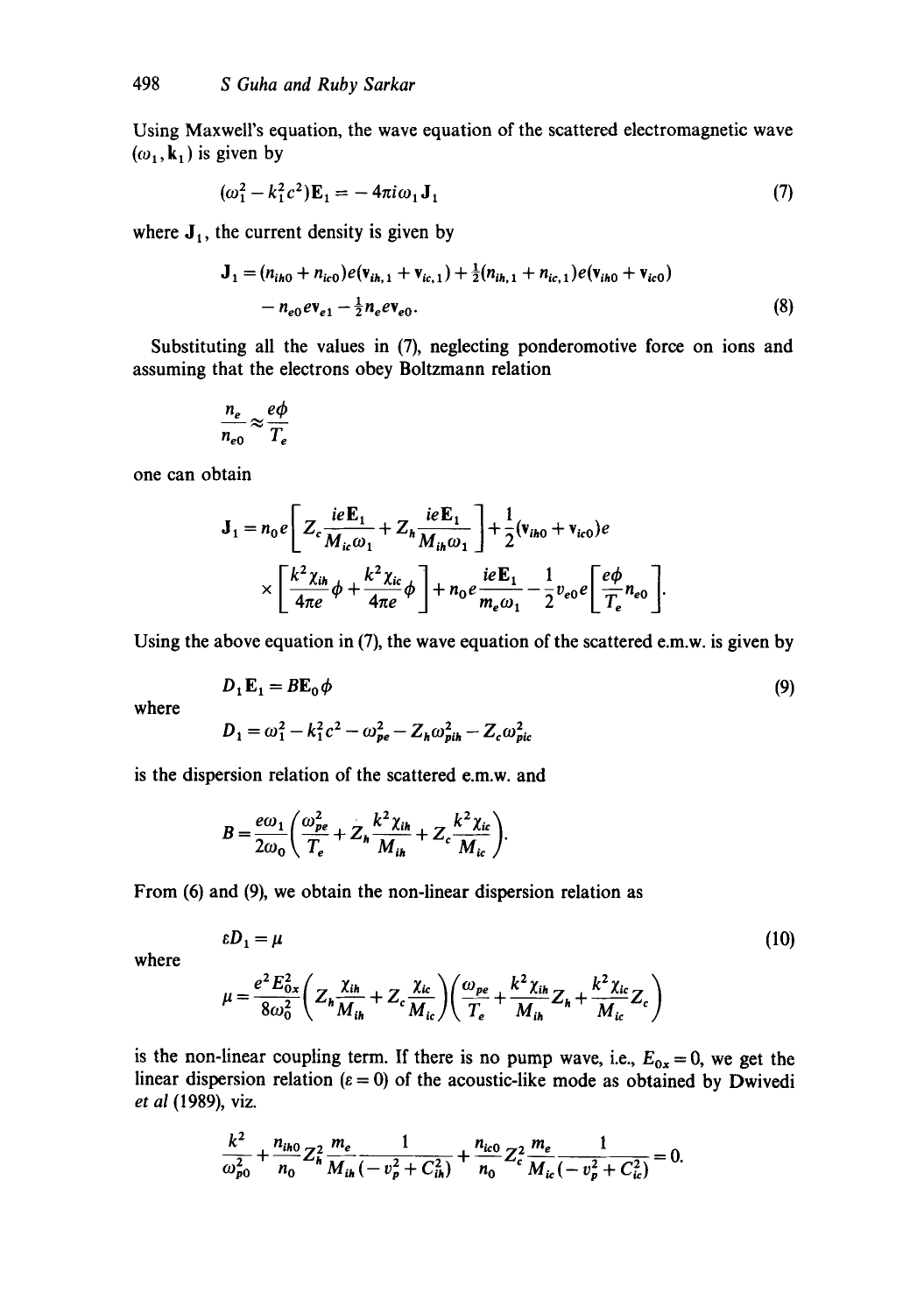#### **3. Non-linear growth rate**

In the absence of linear damping, the non-linear growth rate is given by

$$
\gamma_0^2 = \frac{-\mu}{\left(\frac{\partial \varepsilon_r}{\partial \omega_r}\right) \left(\frac{\partial D_{1r}}{\partial \omega_{1r}}\right)}.
$$

Under the approximation

$$
C_{ih} \gg v_p \gg C_{ic}
$$

and substituting

$$
\omega = \omega_r + i\gamma_L
$$

and

$$
\omega_1 = \omega_{1r} + i\gamma_{1L}
$$

we get

$$
\frac{\partial \varepsilon_r}{\partial \omega_r} = 2\omega_r \omega_{p0}^2 Z_c^2 \frac{n_{ic0}}{n_0} \frac{m_e}{M_{ic}} \frac{1}{(\omega_r^2)^2} \left[ \frac{Z_h^2}{Z_c^2} \frac{n_{ih0}}{n_{ic0}} \frac{M_{ic}}{M_{ih}} \frac{(\omega_r^2)^2}{-k^2 C_{ih}^2} + 1 \right]
$$
  
∂D.

and

$$
\frac{\partial D_{1r}}{\partial \omega_{1r}} = -2\omega_{1r}
$$

hence the non-linear growth rate is

$$
\gamma^2 = \frac{e^2 E_{0x}^2 k^2 \omega_r Z_c}{32 M_{ic}^2 \omega_0^2 \omega_{1r}} \left[ \frac{M_{ic}}{Z_c} \frac{\omega_{pe}^2}{k^2 T_e} + \omega_{p0}^2 \frac{1}{\left\{1 + (Z_h n_{ih0})/(Z_c n_{ic0})\right\}} \frac{m_e}{M_{ic}} \frac{1}{\omega^2} \right].
$$
 (12)

## **4. Results and discussion**

From the expression of the growth rate one can conclude that the growth rate of acoustic-like mode depends linearly upon the intensity of the incident electromagnetic wave. As the concentration of the hotter ion increases the growth rate decreases. The increase in the growth rate is associated with the increase in  $Z_c$  and  $n_{ic0}$ , the charge multiplicity and concentration of cold ions, whereas it is inversely proportional to  $Z_h$  and  $M_{ic}$ , charge multiplicity and mass of hot and cold ions respectively. The growth rate is found to depend only on temperature of hot electrons. Thus one can control growth rate injecting hot electrons. Rockets and satellites have made possible artificial perturbations in the ionosphere (addition of chemicals, injection of charged electrons from accelerators, etc.). A particularly interesting idea was the possibility of temporarily altering the properties of the ionosphere by radiation from ground radio transmitters, whose power can now be made large enough to produce non-linear effects, in particular the development of parametric instability. Hence the numerical calculations for the non-linear growth rate in two-ion species plasma have been done for typical parameters of ionosphere in order to investigate the relative possibility of the growth of this acoustic-like mode in the two-ion species plasma. The planetary ionosphere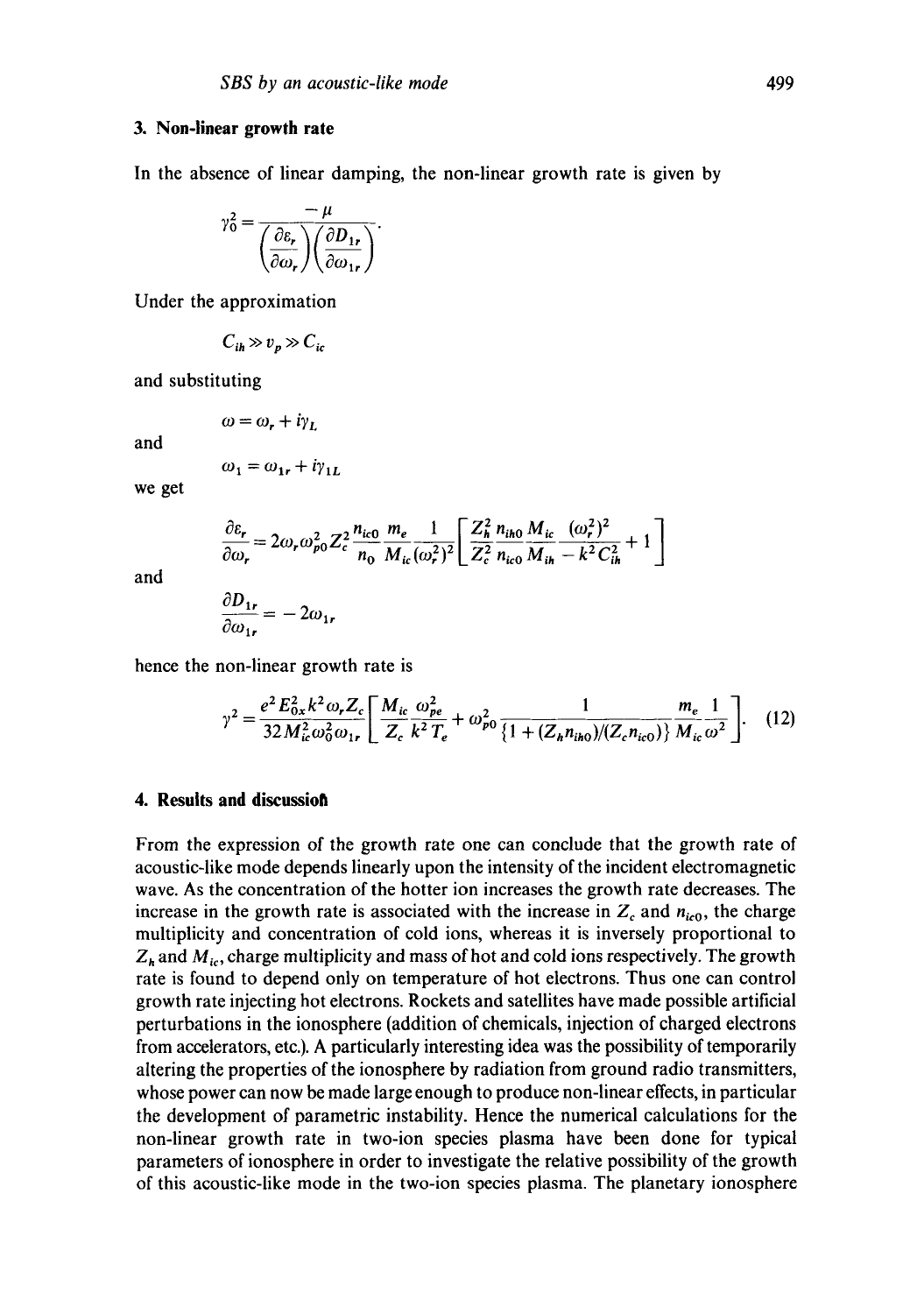

**Figure 1.**  Variation of growth rate with different ratio of charge multiplicities.

consists of many kinds of ions and the ion composition ratio changes with height.

The main investigations of the ionosphere have been conducted in the F-layer  $(h = 150-400 \text{ km})$ . Experiments on the artificial heating of the ionosphere have been carried out at Boulder (Utlaut and Cohen 1971; Utlaut 1970; Cohen and Whitehead 1970) with radio waves corresponding to  $\omega_0 \simeq \omega_{pe}$ . It was expected that high-power radio waves being efficiently absorbed, would heat the ionosphere in the range  $\omega_{pe} \approx \omega_0$  and would reflect at this point called critical density. In later experiments (Wong and Taylor 1971; Wong *et al* 1971), the ionosphere was exposed during the day time at height  $h = 200$  km from the earth.

We suggest that the parametrically excited acoustic-like mode can be associated with the low-frequency (LF) wave emission during controlled wave-generation experiments. We assume the frequency of the incident e.m.w. as  $10^7 s^{-1}$  and  $k_0 \approx 10^{-3}$  cm<sup>-1</sup> and take a typical set of values from the ionospheric plasma: (Saleem 1987)

$$
\omega_0 \approx \omega_{pe}; \quad \omega_{pe} = 1.78 \times 10^7 \text{ s}^{-1}
$$
\n
$$
n_e = 10^5 \text{ cm}^{-3}; \quad n_{ih0} = 10^4 \text{ cm}^{-3}; \quad n_{ic0} = 5 \times 10^5 \text{ cm}^{-3}
$$
\n
$$
M_{ih} = 1.5 \times 10^{-24} \text{ g}; \quad M_{ic} = 2 \times 10^{-24} \text{ g}
$$
\n
$$
Z_h = 1; \quad Z_c = 2; \quad \omega = 1.64 \times 10^3 \text{ s}^{-1}
$$
\n
$$
C_{ih} = 6.2 \times 10^5 \text{ cm s}^{-1}; \quad \omega_1 = 0.5 \times 10^7
$$
\n
$$
C_{ic} = 2.25 \times 10^5 \text{ cm s}^{-1}.
$$

We get  $k = 0.2 \times 10^{-3}$  cm<sup>-1</sup> and the value of  $k_1 = 0.6 \times 10^{-3}$  cm<sup>-3</sup>. Thus from the k-matching condition ( $k_{1,2} = k_0 \mp k$ , where we have neglected ( $k_0 + k$ ) component as being nonresonant), one can see that  $k$  is conserved, and the growth rate for this